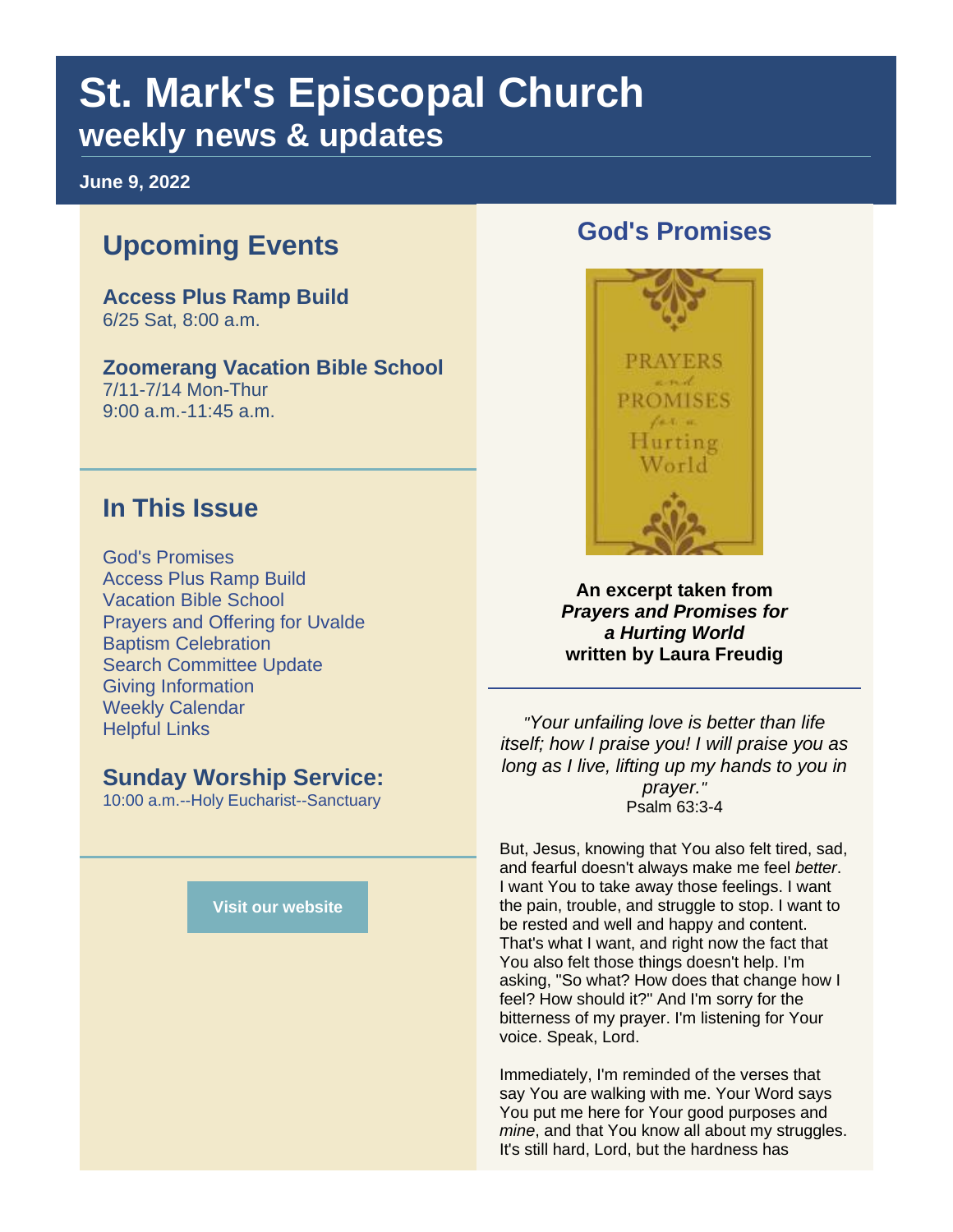changed slightly. Now my struggle is more like the grueling ache of a long climb to a mountain peak or the sweat and pain of a muscle wornout so it can become stronger. Thank You for being *right there*, Lord. Before the words had even left my lips, You were answering. I am not alone. I have never been alone. All praise and thanks to my comforter, healer, and friend. Amen.

#### **Seek God! Pray! Give it ALL to Him!**

#### **Access Plus Ramp Build**

#### **Access Plus Ramp Build Saturday, June 25 at 8:00 a.m. 217 N. Port Ave**

The date of the Access Plus Ramp Build has been moved to the fourth Saturday for the month of June. Please make a note of the change.

This month's ramp will be built for Juan, who will no doubt appreciate being given easier access to his home. Doug Wayland would be happy to visit with you about our Access Plus Ministry and would welcome your help with this or future ramp builds.



## **Vacation Bible School**





## **Zoomerang Vacation Bible School July 11-14 9:00 a.m. - 11:45 a.m.**

G'day mates!

Zoom around Australia with us to discover amazing animals and breathtaking locations like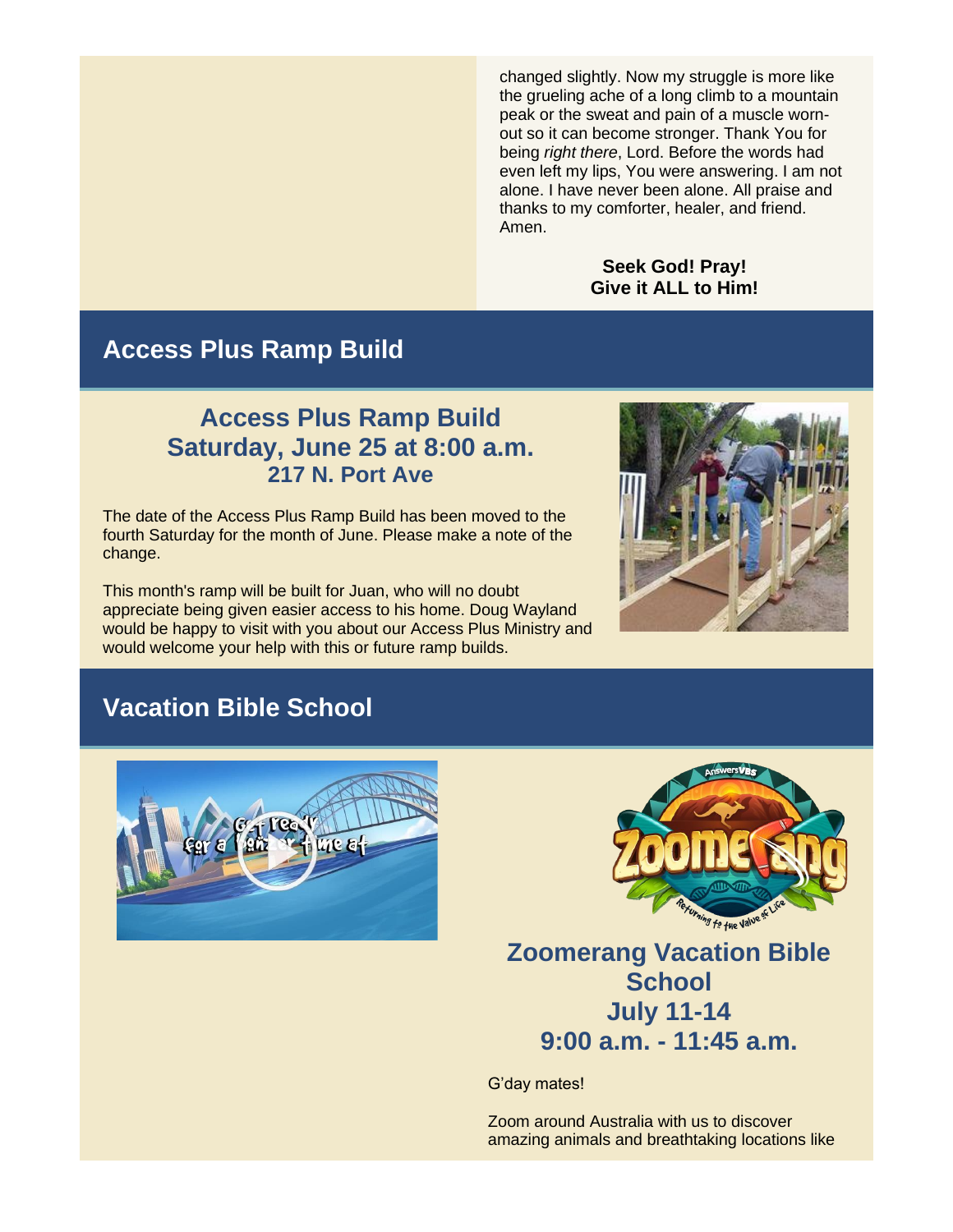the Great Barrier Reef. And like a boomerang, we'll return to what the Bible says about the the value of life with games, science, crafts, music, and treats! It's gonna be a hoppin' good time you don't want to miss! Invite your friends!

#### **July 11-14, Monday- Thursday 9 a.m. - 11:45 a.m. Age 4- 5th grade**

Older than 5th grade? We love our youth helpers!

Click on **[this link](https://r20.rs6.net/tn.jsp?f=001HgR7Xef5OkNrz1zCzuE4AZRmwIznpm9rI-njH02Uge3Ffbw49ZCfT6_zJ0xLkJJ9c-45B8FF0tpJcyJn9eEyVlrdW253JWH2wyik_rbH16_OL5U3Sp0R4lG8bIDWoMFJ98VH9YMNpk-360hGDUx0YPg7cfILtscfcI655Of3fZLP7AdmMWW1p1DKgrmQ81Ko4kjYasmjUhVlxrjhyFRKP5qdDgVl4mu9JB9Iu9lE4ShQu2ZPbReAMyCI-G2KedETvZYpKLLJUWI=&c=UhQhzr1TWp-i_XAVLLpvnNZ_Fts1IqUHWmZOF75btaVxBa07JDqMQA==&ch=Tyim6LnlW2vJXjsoPMrO1XyAy6OlkTSeRJIGpYUFNrk_CgfmoTz7oQ==)** to register online to attend the VBS or volunteer.

## **Prayers and Offering for Uvalde**

#### **Please keep our brothers and sisters in Uvalde in your prayers.**

The offering we collected this past Sunday totaled \$317.24. Thank you to everyone who was able to help support the families of Uvalde. Your generosity will make a difference in someone's life!



## **Baptism Celebration**



**Baby Dawn Oruka's Baptism Sunday, June 5th**

Here are pictures of Dawn's baptism celebration.

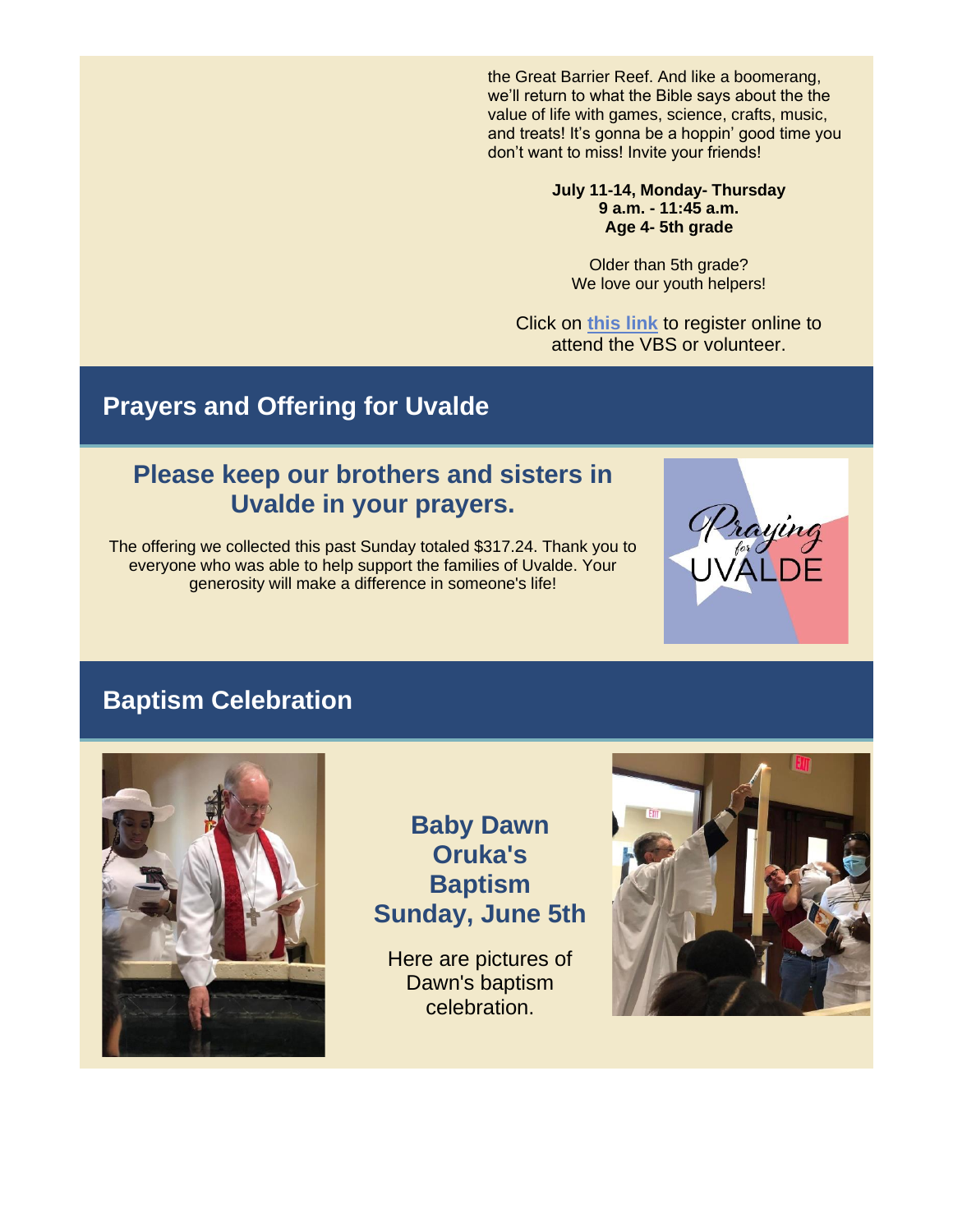



## **Search Process Update**

#### Dear St. Mark's Faithful!

The search continues, and God is leading us through His path and His candidates in His time and His timing. Your Search Committee is prayerful, excited, and

# **SEARCH NEWS**

bursting with the Love of God in our Hearts. Keep praying; we feel your prayers and your faith.

#### **1 Timothy 6:11-16**

But you, man of God, flee from all this, and pursue righteousness, godliness, faith, love, endurance, and gentleness. Fight the good fight of the faith. Take hold of the eternal life to which you were called when you made your good confession in the presence of many witnesses. In the sight of God, who gives life to everything, and of Christ Jesus, who while testifying before Pontius Pilate made the good confession, I charge you to keep this command without spot or blame until the appearing of our Lord Jesus Christ, which God will bring about in his own time—God, the blessed and only Ruler, the King of kings and Lord of lords, who alone is immortal and who lives in unapproachable light, whom no one has seen or can see. To him be honor and might forever. Amen.

## **Ways to Support God's Kingdom through St. Mark's**

#### **THANK YOU TO ALL WHO SUPPORT ST. MARK'S CHURCH!**

Is the Lord blessing you? Are you grateful for what He has done in your life? Remember His Church. Though we have experienced limitations for worshiping together, we still have ministries to support and salaries and bills to pay. Give out of faith, thanksgiving, and generosity, and never out of guilt. If you are blessed to be able to give, here are the several ways to do that:



• Online through our website. There is a blue "Giving" button at the bottom of each page.

Just click on that and it will take you to our online EGiving page. You will need to set up a user profile, and then you can set up a one-time gift or recurring gifts. You can also give through the **["Donate to St. Mark's"](https://r20.rs6.net/tn.jsp?f=001HgR7Xef5OkNrz1zCzuE4AZRmwIznpm9rI-njH02Uge3Ffbw49ZCfT0A0kRBsRjaYhaIorPxAFLp33DkmEf-bxKRn2YMGw8AQqk2i6OERLTQm_1EyLfRUuGFizCe4COR-woC7NIXQQQK3jXIe7xELJm7w8lW5CpSHqRtWVLhkyRepGxCqcigneE57B8QfB7x7mFxh7lCHV6CAI-q-db74hiQnpfiY7qQvxMW6sYqIMuvw8zqwXU3hQcT7AC-5mM72KLwdiypDuOnvGJL6lVM1xBRYIu3bo8KIfk8segcKoKwUDi4uXyEcC8tMnMctQPLYx8y-EwZ_1ywcRrT3wEx7I1bIb-MutGR14davJE-GxVQ=&c=UhQhzr1TWp-i_XAVLLpvnNZ_Fts1IqUHWmZOF75btaVxBa07JDqMQA==&ch=Tyim6LnlW2vJXjsoPMrO1XyAy6OlkTSeRJIGpYUFNrk_CgfmoTz7oQ==)** link.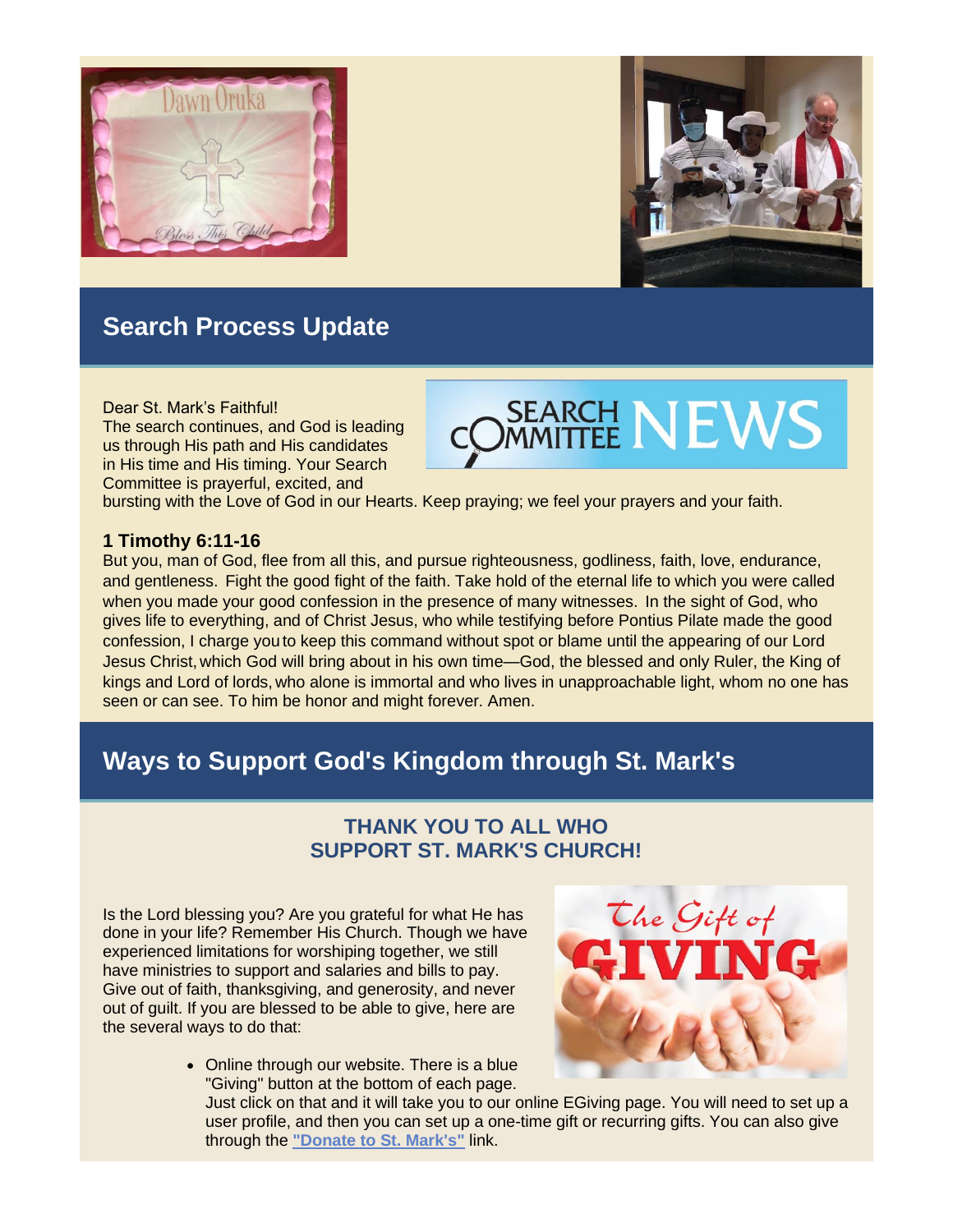- Through your cell phone using the app, **Vanco Mobile**. To get the app, go to the app store and search for "Vanco Mobile". The icon background is dark purple with a white circle and a purple letter "V" in the center. Download the app and follow the prompts. You can use it to set up a one-time gift or recurring gifts.
- Mail in your check to: St. Mark's Church, 2727 Airline Rd, CC, TX 78414. We have a drop-in mailbox that is locked at all times. We check the mail every day, so your check will be secure.
- Drop your check off at the church. Just put it in the locked mailbox to the left of the red doors at the fellowship hall.
- Bequest giving is another way to give to St. Mark's with a gift through your estate. Simply list St. Mark's in your will.

#### **THANK YOU for helping spread the Kingdom through your continuing support of St. Mark's Church.**

#### **Weekly Calendar**

#### **Calendar & Ministry Schedule**

Here is the **[link](https://r20.rs6.net/tn.jsp?f=001HgR7Xef5OkNrz1zCzuE4AZRmwIznpm9rI-njH02Uge3Ffbw49ZCfT9d5ys8yqZShMF-7cY5sqevHNMvSAuHCTn1iTgu8wPe9sg9tpkO7Jgmu4KQU8nakq-vnZ-MbyEwBReAqRU-Mgb3dNjioczXCgnUvbYm0iNoiMJGx2bblb_Lg3EVUzg0cVrA86ck29D-bKiGned2elVwL2aCqKve_XLWrx6_MDVUXPkZ4DolwTB0=&c=UhQhzr1TWp-i_XAVLLpvnNZ_Fts1IqUHWmZOF75btaVxBa07JDqMQA==&ch=Tyim6LnlW2vJXjsoPMrO1XyAy6OlkTSeRJIGpYUFNrk_CgfmoTz7oQ==)** to the June schedule for our ministries, which is still a work in progress. Please check each week to see if there are any changes.

#### **June 12 - Sunday**

10:00 a.m. - Holy Eucharist Service--Sanctuary 11:15 a.m. - Coffee Hour--Fellowship Hall **NO Kids in Christ or SEEK Youth Group**

**June 13 - Monday** 11:00 a.m. - Women's Reunion Group--Sanctuary Parlor

**June 14 - Tuesday**

10:00 a.m. - Staff Meeting--Fellowship Hall 6:00 p.m. - Women's Group--Jason's Deli, 1416 Airline Rd. 6:30 p.m. - Men's Reunion Group--Nolan's Restaurant, 7426 S. Staples St.

**June 15 - Wednesday** 11:30 a.m. - Lunch with the Old Guys--Silverado Smokehouse, 4522 Weber Rd. 12:00 p.m. - Noonday Prayer Group--Fellowship Hall

## **Helpful Links**

**Below you will find several links to websites or Facebook Pages that you might find helpful.** 

**[St. Mark's Episcopal Church](https://r20.rs6.net/tn.jsp?f=001HgR7Xef5OkNrz1zCzuE4AZRmwIznpm9rI-njH02Uge3Ffbw49ZCfT68wIZqQzFzMmf2I2wFEvcdhxDEH35wPTv--2LSXs2348a0AmsCfVtLLbssRDrxo9inYA8T0h3L-gV4f9DMcsNM=&c=UhQhzr1TWp-i_XAVLLpvnNZ_Fts1IqUHWmZOF75btaVxBa07JDqMQA==&ch=Tyim6LnlW2vJXjsoPMrO1XyAy6OlkTSeRJIGpYUFNrk_CgfmoTz7oQ==)**